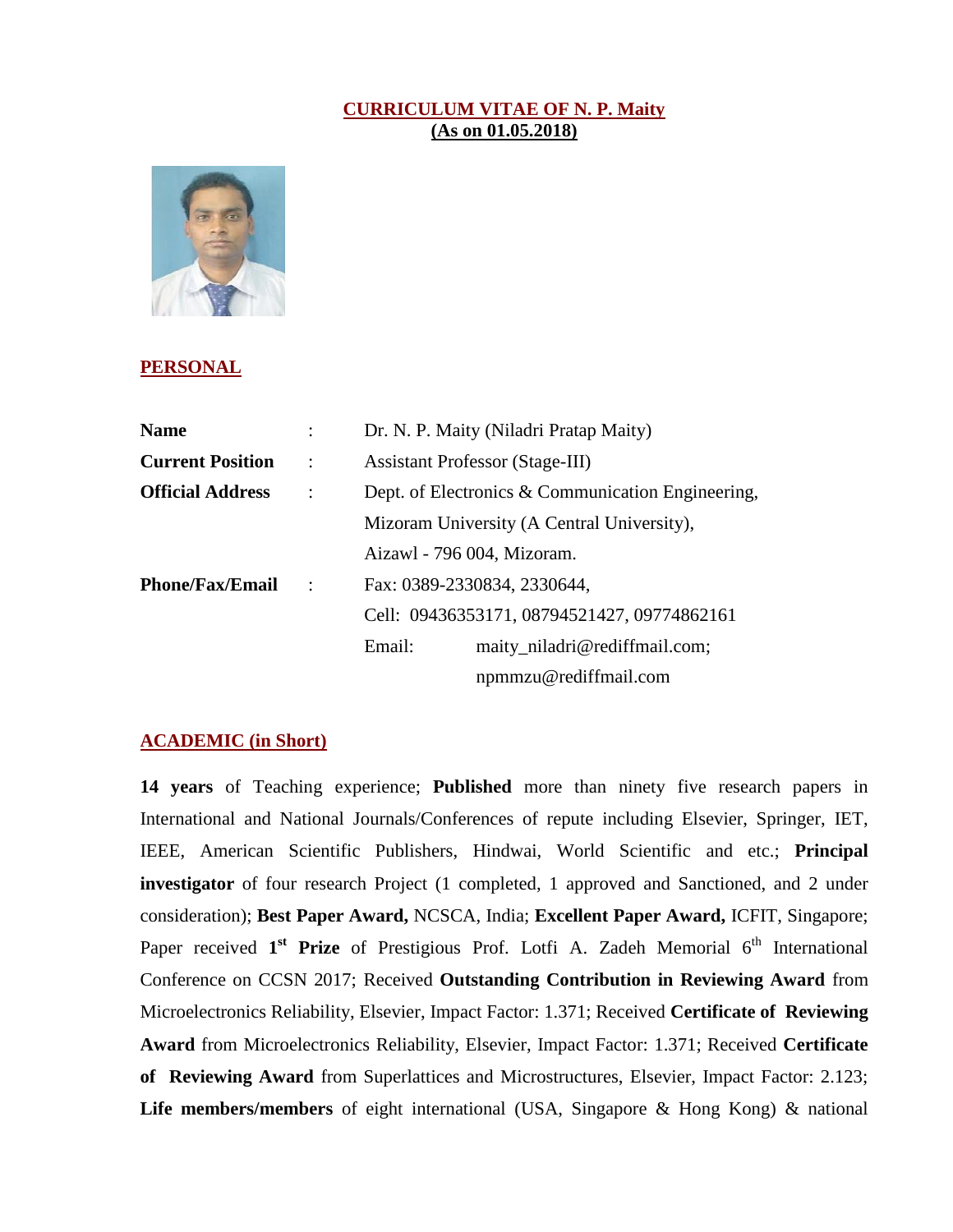academic/professional bodies; **Academic Member** of World Academy of Science, Engineering & Technology (WASET), USA; **Organized** five national workshop/seminar etc.; **Delivered** three invited lectures in Refresher and Orientation Courses; **Review Board Member** of seven (China, Malaysia, Turkey, Singapore, Thailand and India) conferences and one (Singapore) international ISSN refereed Journal; Regular **Reviewer** of Elsevier, Springer, American Scientific Publishers and others; **Visited Abroad** Malaysia, Thailand, Singapore, UAE and Bangladesh for academic purpose; **Invited Session Chaired** for three International Conferences (Singapore, Thailand and India); Nominated and Selected **SERC Visiting Scientist Fellow Award,** 2010, Department of Science & Technology, Ministry of Science & Technology, Govt. of India; Received **Fast Track Young Scientist Project Award,** 2009, Department of Science & Technology, Ministry of Science & Technology, Govt. of India; **Scientific Board Member** of Computer, Electrical & Electronics Engineer, International Institute of Engineers (IIENG); Includes Biography in **Marquis Who's Who in the World 2016**, 33 Edition as Electronics Engineer and Educator; Selected and Nominated for **Marquis Who's Who in the Asia 2017**; Invited as a **Plenary Speaker** in International Multidisciplinary Research Conference in Thailand, 2016; Awarded **Albert Nelson Marquis Lifetime Achievement Award**, 2017 .

## **EDUCATIONAL**

**Ph.D. (Engineering),** National Institute of Technology, Silchar,

**(Title: Tunneling Current and Interface Charge Density for Ultra Thin Promising High-k Dielectric Materials Based MOS Devices)**

- Ph.D. (Engineering), Course Work, National Institute of Technology, Silchar, 1<sup>st</sup> Class 1<sup>st</sup>, 9.33 (10)
- **M. Tech. (Electronics Design & Technology)**, Tezpur University (A Central University)  $1<sup>st</sup> Class 3<sup>rd</sup>, 8.25 (10),$

**(Title: Study of Various Types of Pixel Design of CMOS Image Sensors and implementation of Pixel Using 0.8**  $\mu$ **m CMOS Technology,** The project has been done in Semi-Conductor Laboratory, Department of Space, Govt. of India**)**

• **M. Sc. (Electronics),** Sambalpur University,  $1<sup>st</sup>$  Class  $2<sup>nd</sup>$ , 69.28 %.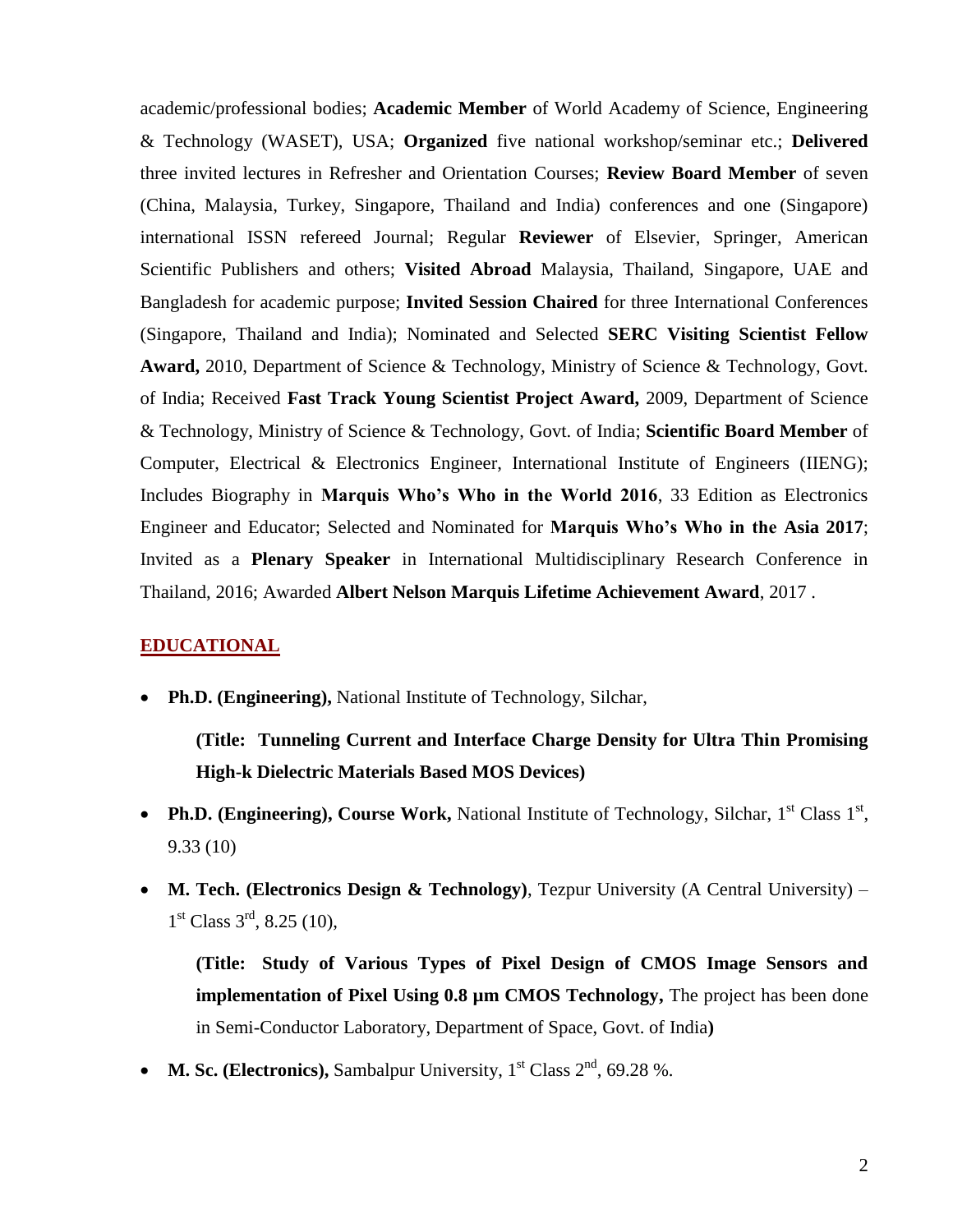# **AWARDS / RECOGNITIONS**

- **SERC Visiting Scientist Fellow Award,** 2010, Department of Science & Technology, Ministry of Science & Technology, Govt. of India.
- **Fast Track Young Scientist Project Award,** 2009, Department of Science & Technology, Ministry of Science & Technology, Govt. of India.
- **2017 Albert Nelson Marquis Lifetime Achievement Award,** 2017, Marquis Who's Who.
- **Scientific & Technical Committee Member,** World Academy of Science, Engineering & Technology (WASET), USA.
- **Best Paper Award,** 2007, NCSCA-2007, at Vizag, India.
- **Excellent Paper Award,** ICFIT, 2011, at Singapore.
- **1**<sup>st</sup> Prize Paper Award, Prestigious Prof. Lotfi A. Zadeh Memorial 6<sup>th</sup> International Conference on CCSN 2017, 2017, India
- **Outstanding Contribution in Reviewing Award** from Microelectronics Reliability (Impact Factor: 1.371), Elsevier, The Netherlands.
- **Certificate of Reviewing Award** from Microelectronics Reliability (Impact Factor: 1.371), Elsevier, The Netherlands.
- **Certificate of Reviewing Award** from Superlattices and Microstructures, (Impact Factor: 2.123), Elsevier, The Netherlands.
- **Scientific Board Member** of Computer, Electrical & Electronics Engineer, International Institute of Engineers
- **Review Board Member,** International Journal of Computer Theory & Engineering, ISSN: 1793-821X (Online Version); 1793-8201 (Print Version), Singapore.
- **Invited Session Chaired,** International Conference on Power and Energy Engineering, at Bangkok, Thailand,  $29<sup>th</sup>$  -  $31<sup>st</sup>$  July 2011.
- **Invited Session Chaired,** International Conference on Future Information Technology, at Singapore,  $16^{th} - 18^{th}$  September, 2011.
- **Review Committee Member,** Universal Researchers in Engineering (URENG), USA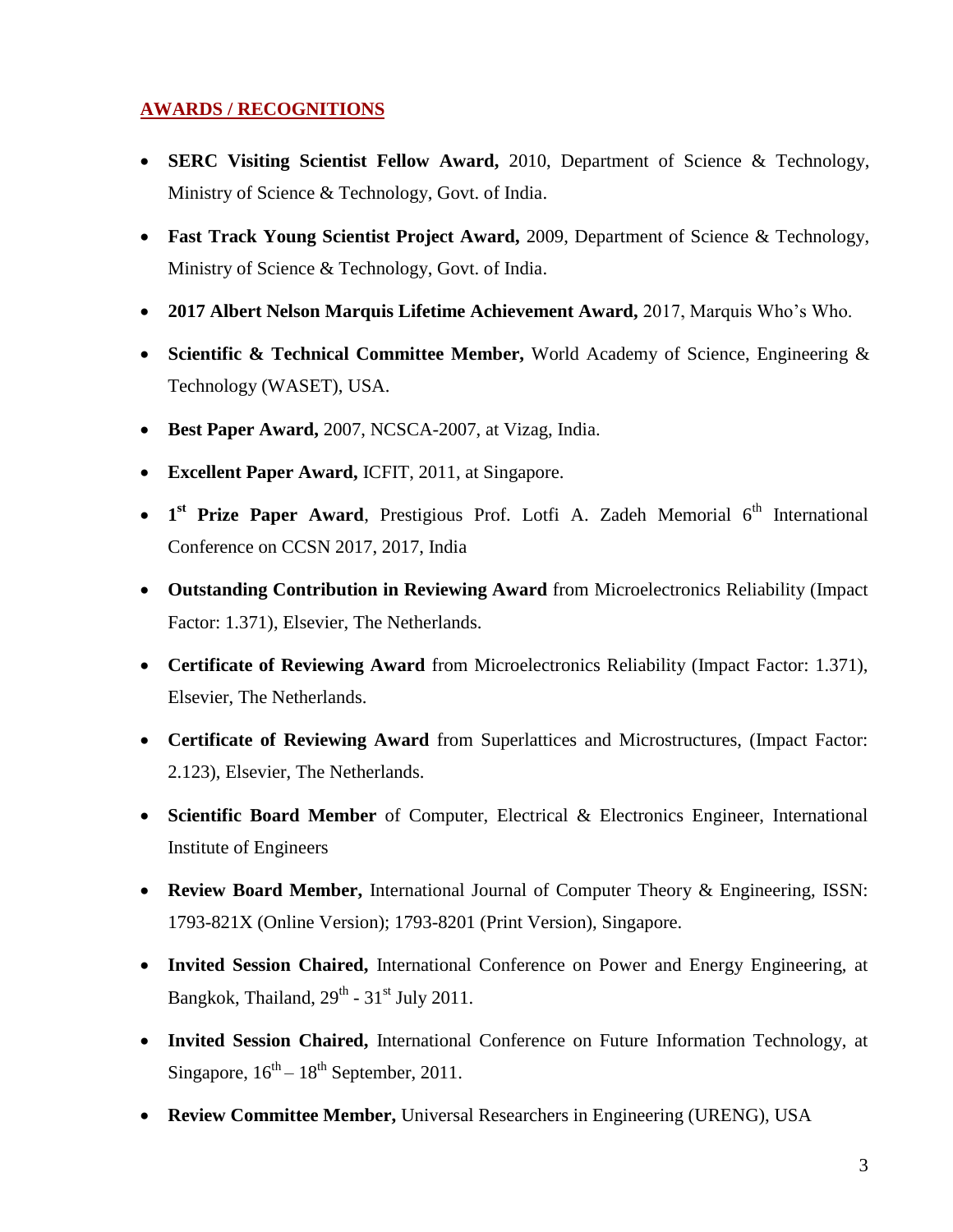- **Review Committee Member,** Int. Conf. on Image Processing and Computer Science, Turkey, 2015
- **Review Committee Member,** Int. Conf. on Computing Technique and Mechanical Engineering, Thailand, 2015
- **Review Committee Member,** Int. Conf. on Future Computational Technology, Singapore, 2015.
- **Reviewer (selected):** 
	- 1. Supperlattices and Microstructures **(Elsevier, IF: 2.123)**
	- 2. Journal of Computational Electronics **(Springer, IF: 1.526)**
	- 3. Microelectronics Reliability **(Elsevier, IF: 1.371)**
	- 4. Silicon **(Springer, IF: 0.829)**
	- 5. Journal of Nanoelectronics & Optoelectronics **(Am. Sc. Pub., IF: 0.497)**

## **MAJOR RESEARCH PROJECTS COMPLETED / ONGOING**

- Principle Investigator: **"High-k dielectric materials for metal-oxide-semiconductor devices: Simulation and characterization",** sponsored by Dept. of Science & Technology (DST), Govt. of India, Rs. 09.60 Lakhs, **Status: Completed.**
- Principle Investigator: **"Development of vocational educational modules and use of haptic devices; virtual laboratories in VLSI and Embedded systems",** sponsored by Ministry of Human Resource Development (MHRD), Govt. of India, approved (Rs. 50 Lakhs for a pilot for 1st year sanctioned to IIT, Delhi as Coordinator, applied 395 Lakhs for 5 years), **Status: Approved and Sanctioned.**
- Principle Investigator: **"Investigation and Performance Expectation of Extremely Scaled FinFET Device: Application to Memory Design",** Submitted to Dept. of Science & Technology (DST), Govt. of India, Rs. 26.40 Lakhs, **Status: Under Consideration.**
- Principle Co-Investigator: **"Energy Scavenging for Low-Frequency Vibrations Using MEMS Technology",** Submitted to Dept. of Science & Technology (DST), Govt. of India, Rs. 32.45 Lakhs, **Status: Under Consideration.**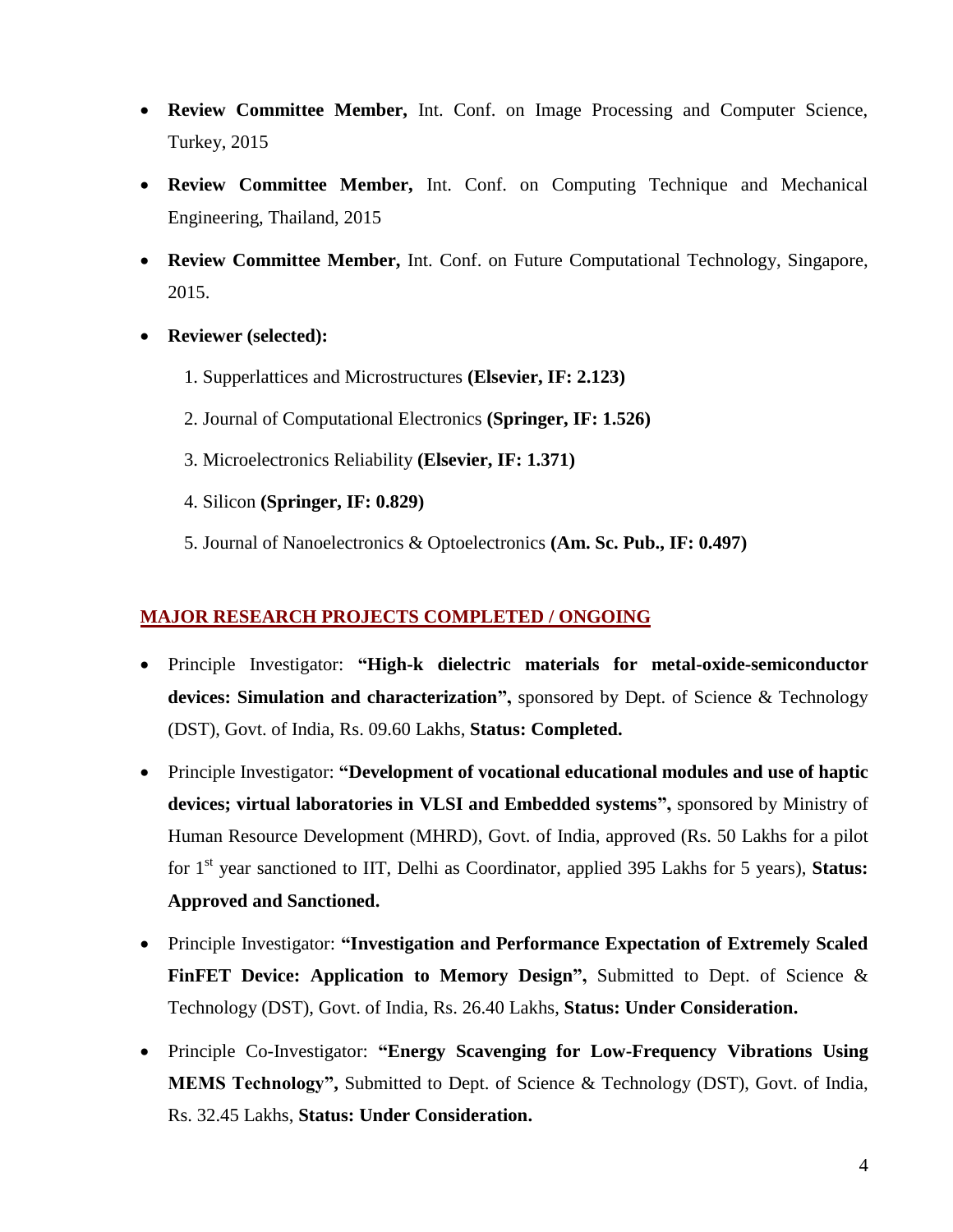# **ADMINISTRATIVE RESPONSIBILITIES**

- **Head of the Department,** Dept. of Electronics & Communication Engineering, Mizoram University (June 2007-October 2010).
- **Chairman,** Examination & Time Table Committee" School of Engineering & Technology, Mizoram University, 2014-2015.
- **Chairperson,** for Departmental Committee like; Department Purchase Committee, Department Library Committee etc.
- **Member,** University Court (2007-2010), Mizoram University.
- **Member,** Academic Council (2007-2010), Mizoram University
- **Member,** School Board of Physical Sciences, Mizoram University.
- **Member,** School Board of Engineering & Technology, Mizoram University.
- **Member,** School Board of Earth Sciences & Natural Resource Management, Mizoram University
- **Member,** Board of Professional Studies, Dept. of Electrical Engineering & Mizoram University
- **Member,** Board of Professional Studies, Dept. of Electronics & Communication Engineering & Mizoram University
- **Member,** Board of Professional Studies, Dept. of Information Technology, Mizoram University
- **Co-Ordinator/Faculty In-charge,** Central Counseling Board (AIEEE Counseling). 2009, 2010, Mizoram University.
- **Asst. Officer In-charge,** Examination, Dept. of Electronics & Communication Engineering, Mizoram University.
- **Member Secretary,** Mizoram University Engineering Entrance Examination (MZUEEE), 2008, 2009, 2010, Mizoram University.
- **Member,** Annual Report Committee, 3 Years, Mizoram University.
- **Selection Committee Member** for different Technical Post, NILIET, Aizawl.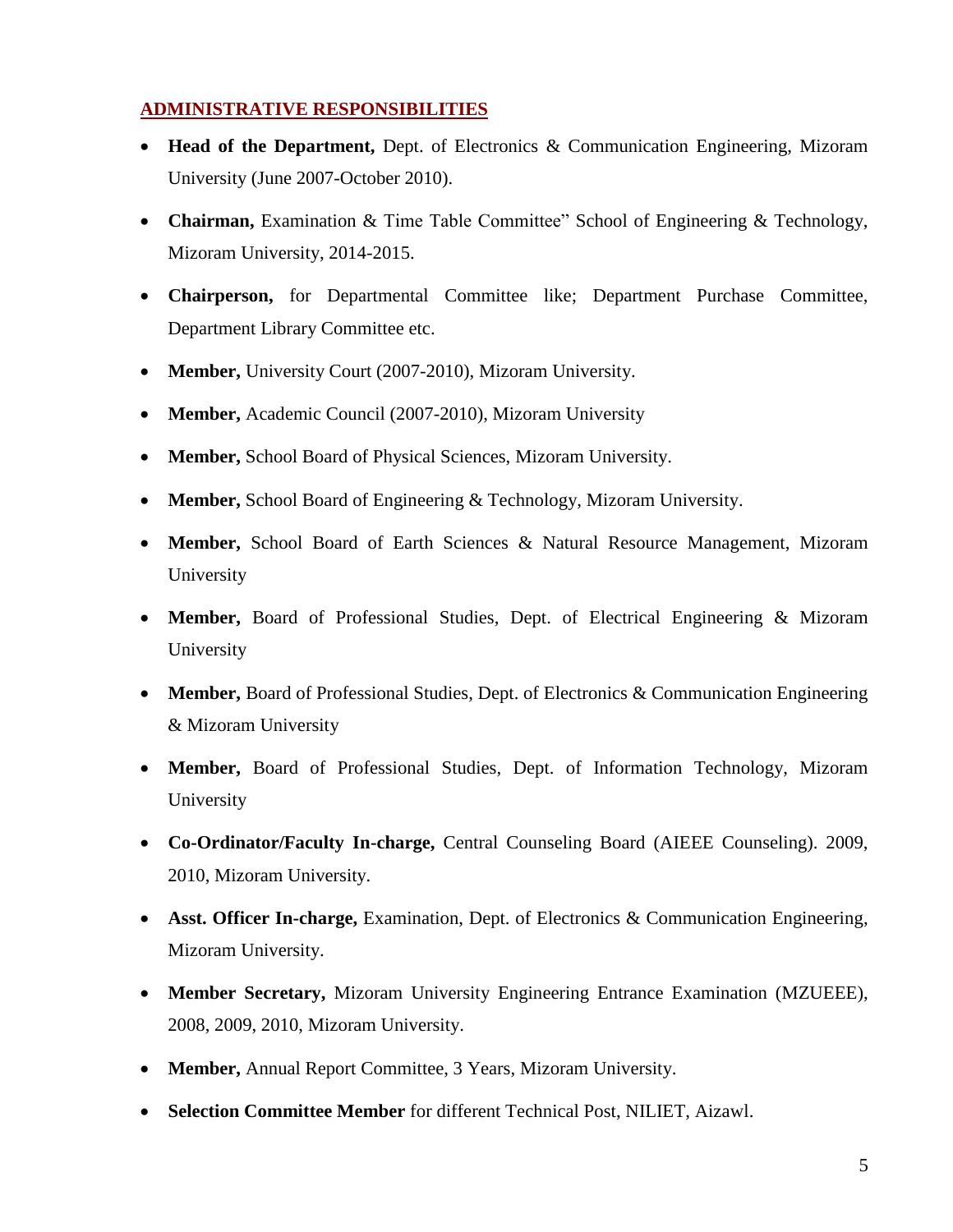- **Member,** Screening Committee for different Technical Post, NILIET, Aizawl.
- **Member,** Screening Committee for different Engineering Departments, Mizoram University.
- **Co-Ordinator,** IQAC, Dept. of Electronics & Communication Engineering, Mizoram University.
- **Co-Ordinator,** Industrial Training, Dept. of Electronics & Communication Engineering, Mizoram University.
- **Member,** Implementation of CBCS Committee (Post Graduate), Mizoram University.
- **Member,** Department Library Committee, Dept. of Electrical Engineering, Mizoram University.
- **Expert Member,** Various College Inspection Committees (Kolasib Govt. College, Champhai Govt. College, Zirteri Govt. College, Serchip Govt. College, Lunglei Higher & Technical Education College, NILIET-Aizawl), Mizoram University.
- **Convener,** National Workshop on Advances in Electronics, Communication & Information Technology (1 week), organized by Mizoram University, IRPEL, University of Calcutta.
- **Convener,** Student Counseling Committee, Dept. of Electronics & Communication Engineering, Mizoram University
- **Co-Ordinator,** NAAC, Dept. of Electronics & Communication Engineering, Mizoram University
- **Co-Ordinator,** NIRF, Dept. of Electronics & Communication Engineering, Mizoram University.

## **MEMBERSHIP OF THE SCIENTIFIC / PROFESSIONAL BODIES**

- **Member,** International Association of Engineers (IAENG), Hong Kong.
- **Member,** International Association of Computer Sciences & Information Technology (IACSIT), Singapore.
- **Member,** World Academy of Science, Engineering & Technology (WASET), USA.
- **Member,** Science & Engineering Institute (SCIEI), USA.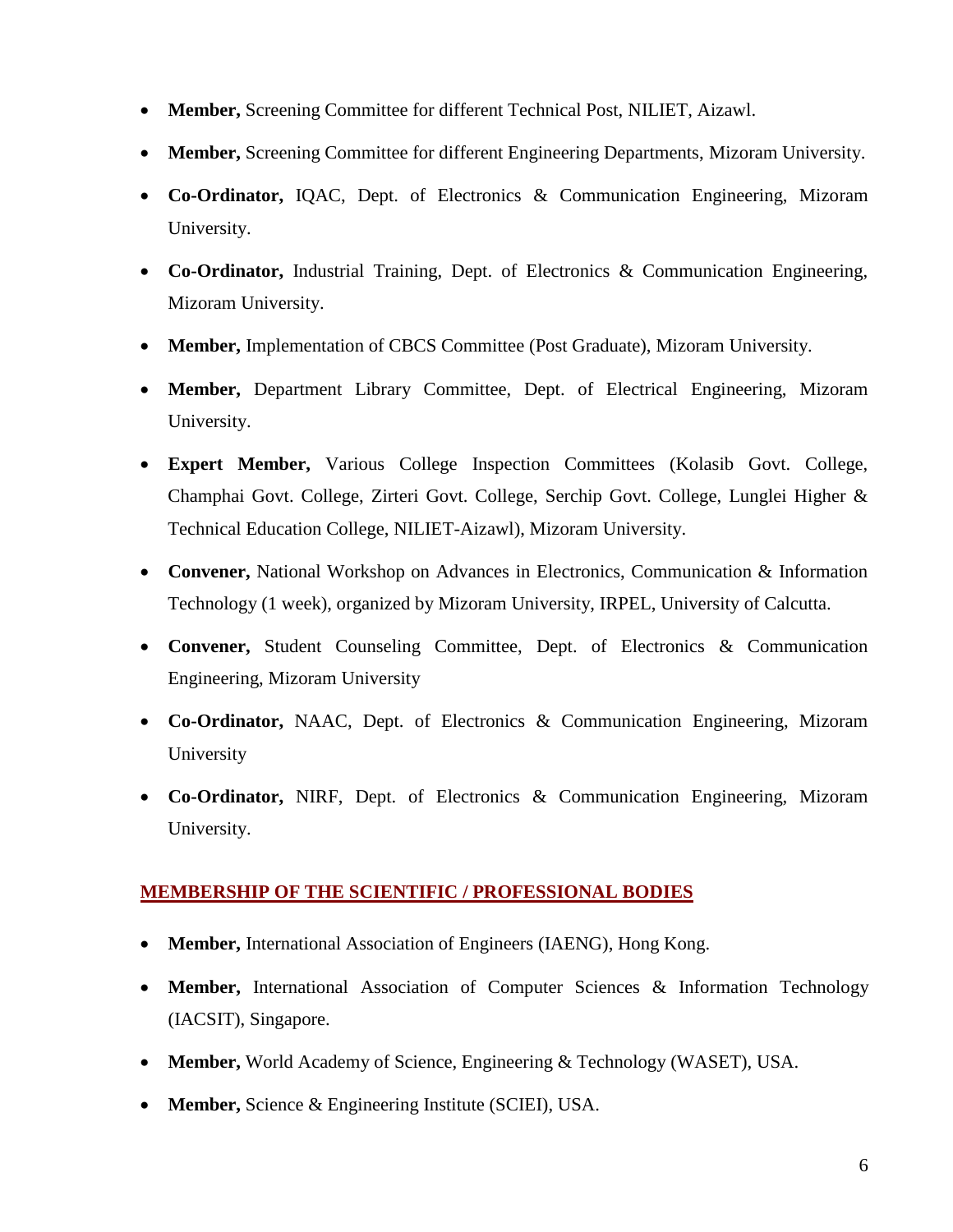- **Member,** International Institute of Engineers (IIENG)
- **Life Member,** Material Research Society of India (MRSI), India.
- **Life Member**, Photonics Society of India (PSI), India.
- **Life Member,** Semiconductor Society of India (SSI), India.
- **Life Member**, Indian Society for Technical Education (ISTE), India.

# **VISITED ABROAD**

- **Malaysia,** ENCON-2008, December, 2008
- **Thailand,** ICPEE-2008, July-August, 2011
- **Singapore,** ICFIT-2011, September, 2011
- **UAE,** ICMST-2013, August, 2013
- **Dhaka, Bangladesh,** ICMME-2015, December 2015

# **INVITED LECTURES**

- **Introduction to VLSI Chip Design Technology,** Orientation Programme in School of Physical Sciences, Academic Staff College- Mizoram University, 2010.
- **Image Sensor Technology: Challenges and Opportunity,** Orientation Programme in School of Physical Sciences, Academic Staff College- Mizoram University, 2010.
- **Biochip Design,** 1<sup>st</sup> Refreshers Course in School of Life Sciences, Academic Staff College-Mizoram University, 2011.

## **SEMINAR / WORKSHOP ORGANISED**

- **Convener,** National Workshop Advances in Electronics, Communication & Information Technology (AECI 2011), March 23-26, 2011. Sponsored by, **UGC-NRCPS (University of Calcutta) & Mizoram University.**
- **Member of the Organizing Committee,** National Workshop on Electronic Devices, April 7, 2011. Sponsored by, **IEEE-EDS Calcutta Section & Mizoram University.**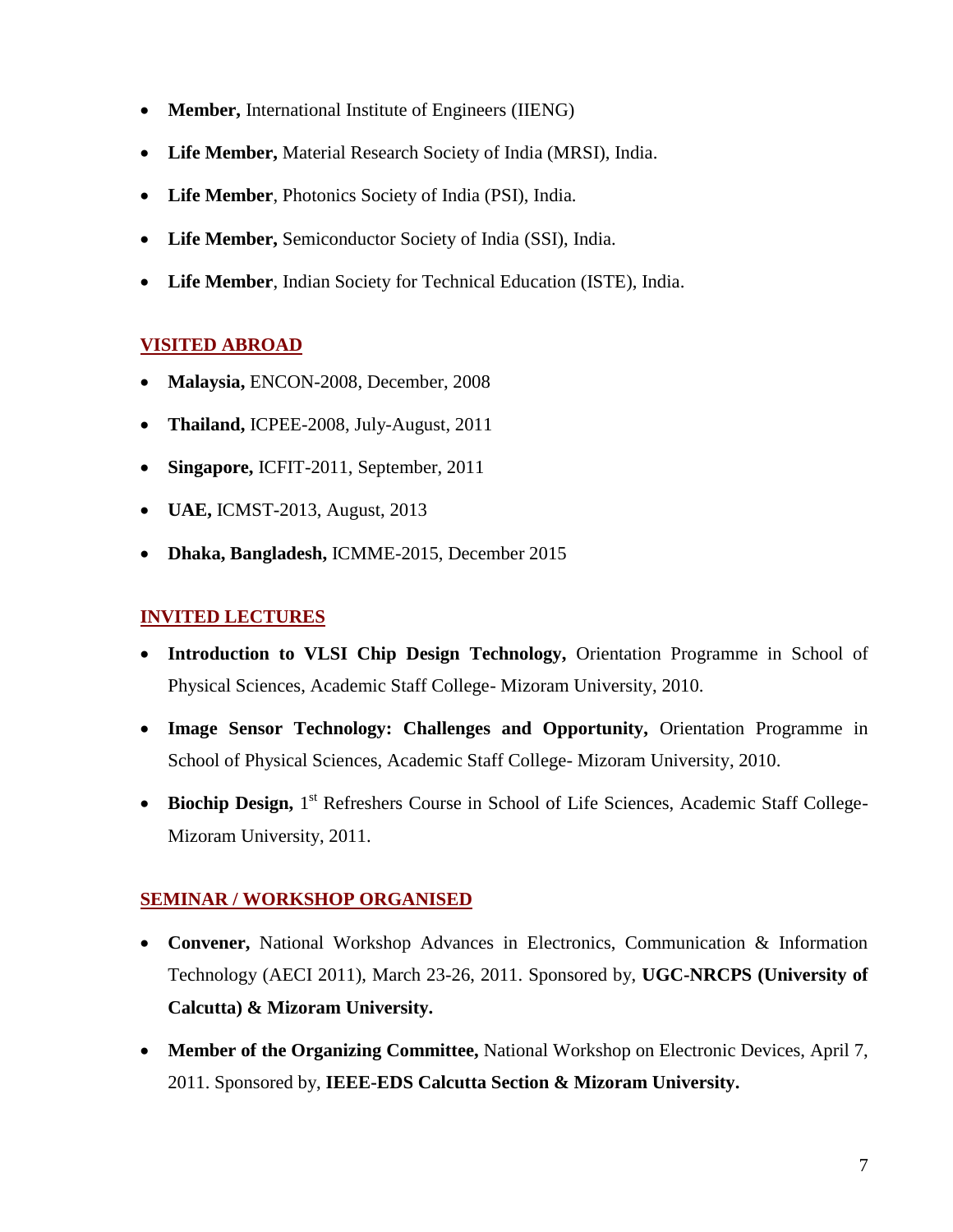- **Member of the Organizing Committee,** Seminar cum Training Program on Recent Advances in Radiation Physics, April 15, 2011. Sponsored by **Mizoram University.**
- **Member of the Organizing Committee,** National Workshop on Recent Trends of Electronics and Communication, November 1<sup>st</sup>, 2011. Sponsored by, **Mizoram University.**
- **Member of the Organizing Committee,** National Workshop on Advances in Pattern Analysis and Applications, 05<sup>th</sup> – 09<sup>th</sup> March, 2012. Sponsored by, **ISI, Kolkata & Mizoram University.**

## **SEMINAR / CONFERENCE / SYMPOSIUM ATTENDED**

- 1. **"Solid State Devices & Circuits"** by GNIT, Kolkata, from June 19-June 24, 2006.
- 2. **"Digital Communication Systems"** by GNIT, Kolkata, from June 26-July 01, 2006.
- 3. **"National Programme on Technology Enhanced Learning"** by IIT, Guwahati, from May 21- May 22, 2007.
- 4. **"Physics & Technology of All-Optical Communication Components and Devices"** by IIT, Kharagpur, from October 11- October 16, 2007.
- 5. **"Conference on Soft Computing and Its Applications"** by ANITS, Vishakhapatnam, from December 21-December 22, 2007.
- 6. **"Physics of Semiconductor Nanostructures (SemiNano-2008)"** by UGC Networking Center, University of Calcutta, Kolkata, from June 2-20, 2008.
- 7. "**2 nd Engineering Conference: ENCON 2008"** by Universiti Malaysia, Malaysia, from December 18-December 19, 2008.
- 8. **"Current Trends in Computer Sciences"** by Assam University, Silchar, From February 22 - February 24, 2010.
- 9. **"Emerging Trends & Applications in Computer Science"** by St. Anthony's College, Shillong, from April 9-April 10, 2010.
- 10. **"Refresher Course in Physical Sciences and Engineering"** by Academic Staff college, Mizoram University, from August 18-September 9, 2010.
- 11. **"Fortran Programming"** by Mizoram University, from November 24- November 26, 2010.
- 12. **"National Workshop on Computation Physics"** by Mizoram University, from February 14 - February 19, 2011.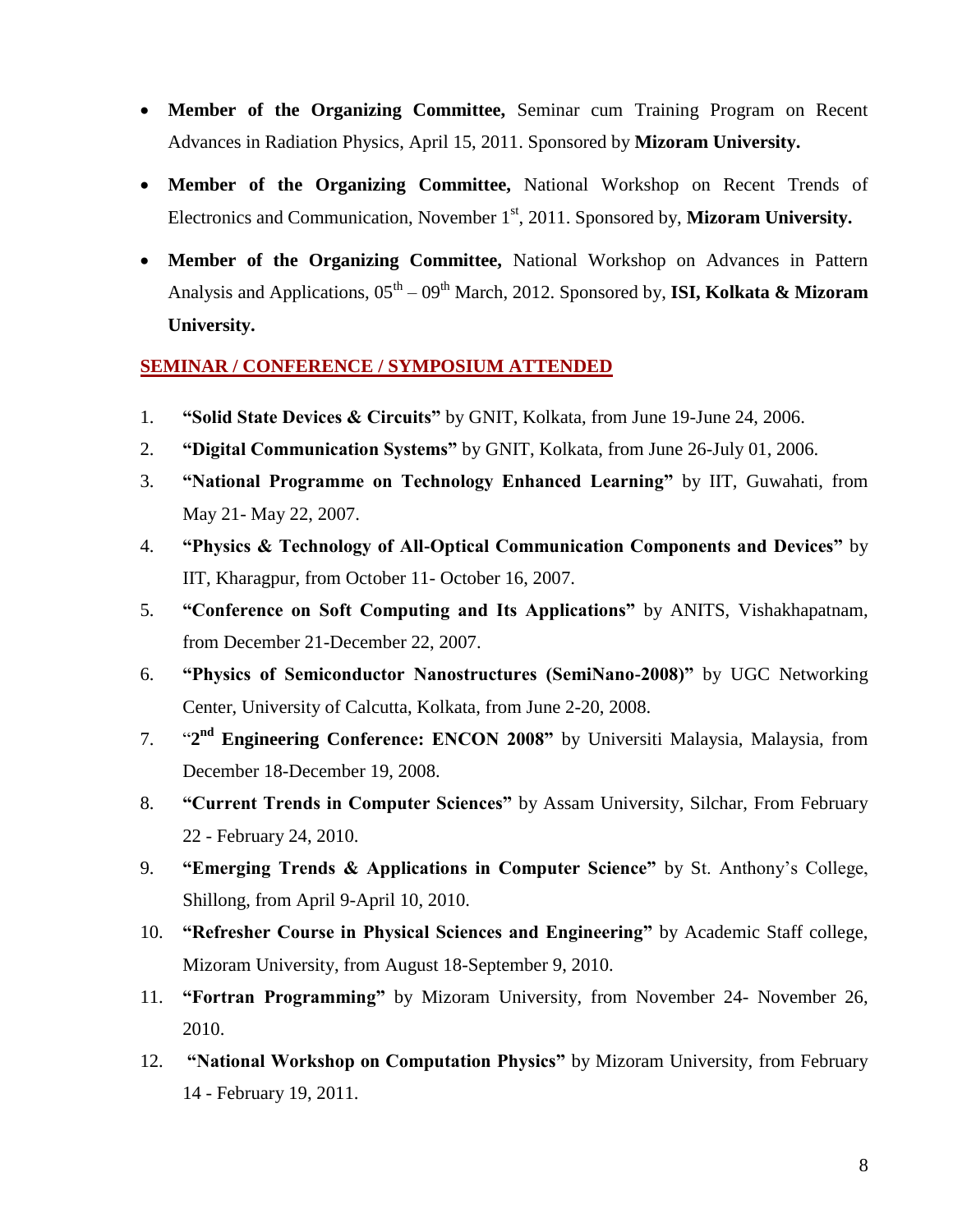- 13. **"MDP on Export Procedure & Marketing"** by Mizoram University, February 15- February 17, 2011.
- 14. **"Orientation Course"** by Academic Staff College, Mizoram University, from June 15- July 04, 2011.
- 15. **"International Conference on Power and Energy Engineering",** at Bangkok, Thailand, from  $29^{\text{th}}$  -31<sup>st</sup> July 2011.
- 16. **"International Conference on Future Information Technology",** at Singapore, from 16th  $-18^{th}$  September, 2011.
- 17. **"Orientation of Student Counseling and Mental Health, Student Mentoring and**  Gender Sensitization in the Work Place" by Mizoram University, on 3<sup>rd</sup> November, 2011.
- 18. **"UGC-Infonet Digital Library Consortium"** by Mizoram University, on November 15, 2011.
- 19. **"UGC-Infonet Digital Library Consortium"** by Mizoram University, on November 16, 2011.
- 20. **"National Workshop on Advances in Pattern Analysis and Applications"** at Mizoram University,  $05<sup>th</sup> - 09<sup>th</sup>$  March, 2012.
- 21. **"Management Capacity Enhancement Programme on Spiritual Intelligence for Management Excellence"** at National Institute of Technology, Silchar,  $31<sup>st</sup>$  August –  $1<sup>st</sup>$ September, 2012.
- 22. **"National Workshop on Application of Embedded System in Various Field of**  Electronics" at National Institute of Technology, Silchar,  $28<sup>th</sup> - 30<sup>th</sup>$  September, 2012.
- 23. **"National Workshop Application Oriented Statistical Training" at** Mizoram University,  $18^{th} - 23^{rd}$  November, 2013
- 24. **"Refreshers Course on Engineering and Technology"** Academic Staff College, Mizoram University, from July 30-August 19, 2014.
- 25. **"International Conference on Advances in Engineering & Technology",** at Jamshedpur, from  $11<sup>th</sup> - 12<sup>th</sup>$  October, 2014.
- 26. **"International Conference on Materials and Manufacturing Engineering",** at Dhaka, Bangladesh, from 25<sup>th</sup> -27<sup>th</sup> December, 2015.
- 27. **"ISTE-STTP on CMOS, Mixed Signal and Radio Frequency VLSI Design",** at NIT, Sichar, Organized by IIT, Kharagpur, 30<sup>th</sup> January - 4<sup>th</sup> February, 2017.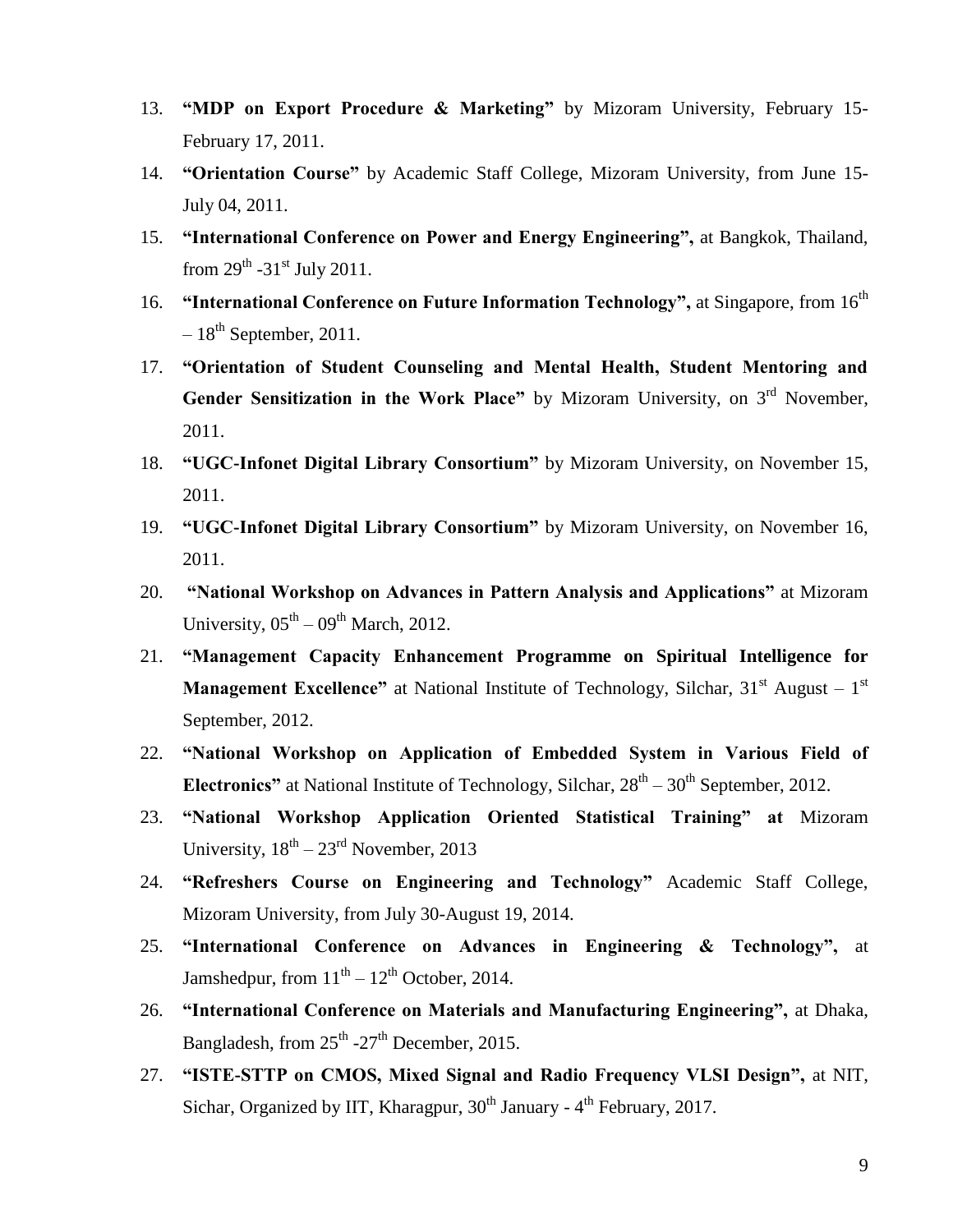- 28. **"North East ISI MZU School on Algorithms with Special Focus on Graph",** at Mizoram University, Organized by ISI, Kolkata, 6<sup>th</sup> -11<sup>th</sup> March, 2017.
- 29. **"International Conference on Applied Physics and Material Applications",** at Suan Sunandha Rajabhat University, Thailand, 31st May – 2nd June, 2017
- 30. **"6 th International Conference on Computing, Communication and Sensor Network (CCSN-2017)", Kolkata, India, 30<sup>th</sup> -31<sup>st</sup> December, 2017**
- 31. **"International Conference on Science, Engineering and Technology,** at Vellore Technical University, 2<sup>nd</sup> -3<sup>rd</sup> April, 2018

#### **PUBLICATIONS (LAST 2 YEARS)**

#### **Journals**

## **Under Review**

- 1. **N. P. Maity,** Reshmi Maity and S. Baishya, "Quantum FinFET and Trigate FinFET: A Comparative Analysis through Analytical Modeling and Simulation", **Superlattices and Microstructures (Elsevier, SCI, Impact Factor: 2.123),** Manuscript ID: SM\_2018\_415.
- 2. **N. P. Maity,** Reshmi Maity and S. Baishya, "Analytical Modeling and Simulation of Tunneling Current and Tunneling Resistivity for High-k Dielectric Material  $Al_2O_3$  Based MOS Devices", **Jurnal Teknologi (ESCI, SCOPUS),** Manuscript ID: 2017-10877.
- 3. Subhajit Das, Reshmi Maity, **N. P. Maity,** "Efficient FPGA and SoC Based VLSI Architecture of Adaptive Feedback Based Reversible Image Watermarking Algorithm" **Journal of Circuits, Systems and Computers (World Scientific, SCI, Impact Factor: 0.481)**, Manuscript ID: WSPC-JCSC-D-17-00361.
- 4. **N. P. Maity,** Reshmi Maity and S. Baishya, "An Analytical Model of Surface Potential and Threshold Voltage for Double Gate Heterojunction Tunnel FinFET", **Journal of Computational Electronics (Springer, SCI, Impact Factor: 1.526),** Manuscript ID: JCEL-D-18-00171.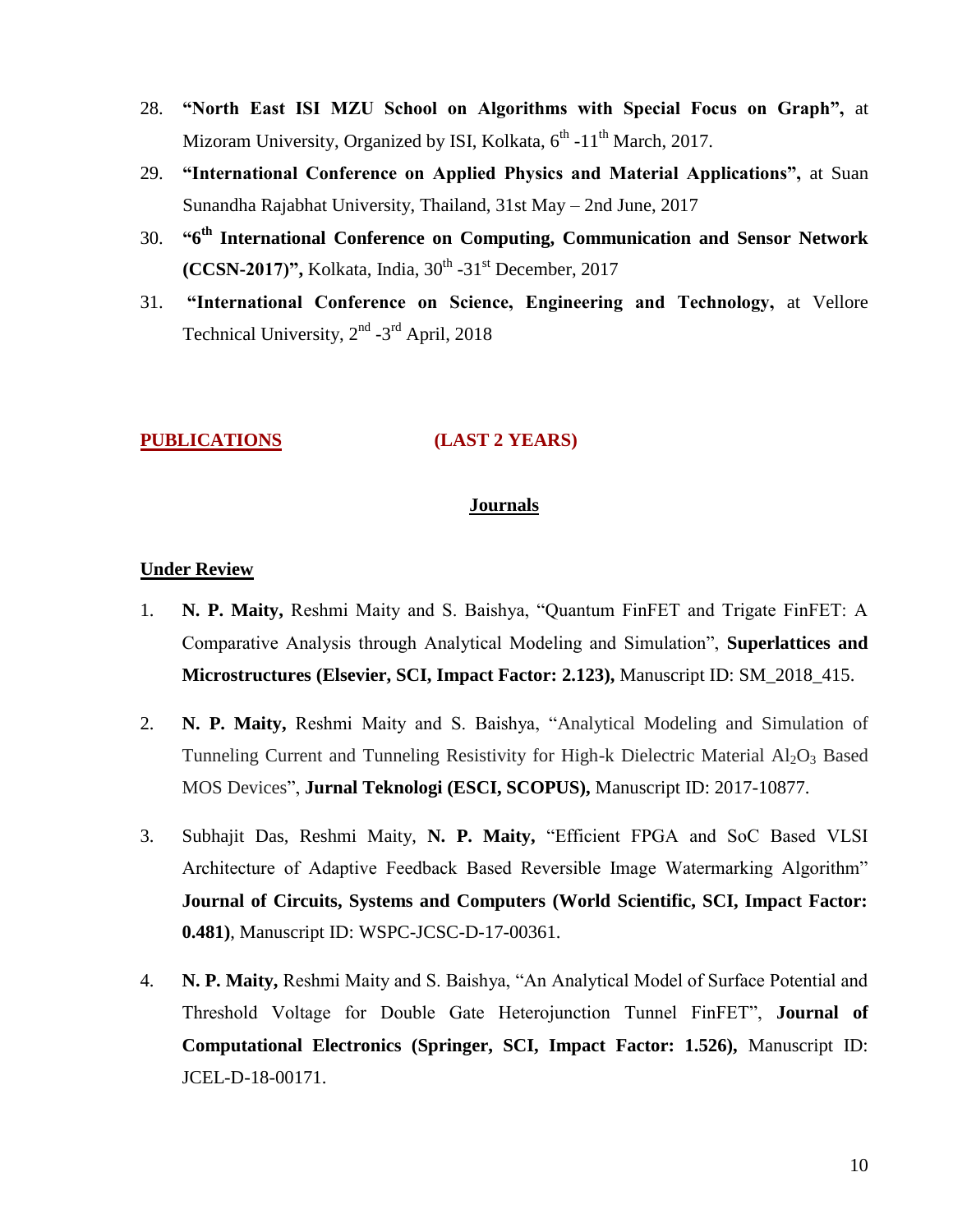- 5. Reshmi Maity, **N. P. Maity,** Koushik Guha and S. Baishya, "Analysis of Spring Softening Effect on the Collapse Voltage of Capacitive MEMS Ultrasonic Transducers", **Microsystem Technologies (Springer, SCI, Impact Factor: 1.195),** Manuscript ID: MITE-D-18-00236.
- 6. K. Srinivasa Rao, K. Vineetha, BVS Sailaja, Koushik Guha, **N. P. Maity,** Reshmi Maity, K. Girija Sravani, "Design, Simulation and Analysis MEMS based Bio-sensors for the detection of Cholera and Diarrhea", **Microsystem Technologies (Springer, SCI, Impact Factor: 1.195),** Manuscript ID: MITE-D-18-00247.
- 7. Reshmi Maity, **N. P. Maity,** S. Baishya, "A New Fringing Field Analytical Model for MEMS Based Micromachined Electrostatic Ultrasonic Transducer", **Microsystem Technologies (Springer, SCI, Impact Factor: 1.195),** Manuscript ID: MITE-D-18-00224.
- 8. Reshmi Maity, **N. P. Maity,** Koushik Guha and S. Baishya, "Fringing Capacitive Effect of SiC Based MEMS Capacitive Micromachined Ultrasonic Transducers: Analytical Modeling and FEM Simulation", **Computer and Electrical Engineering (Elsevier, SCI, Impact Factor: 1.570),** Manuscript ID: COMPELECENG\_2018\_484.
- 9. Reshmi Maity, **N. P. Maity,** S. Baishya, "A 3D Simulation Study of Junctionless Double Gate Field Effect Transistor: Application to 6T-SRAM Cell", **International Journal of Modeling & Simulation (Taylor & Francis, SCOPUS),** Manuscript ID: TJMS-2018-39.
- 10. **N. P. Maity,** Praveen Gunturi, Reshmi Maity and S. Baishya, "3-D Comparative Analysis of QFinFET and Trigate FinFET: A Simulation Study", **Jurnal Teknologi (ESCI, SCOPUS),** Manuscript ID: 2017-10964.

## **Published / In Press**

11. **N. P. Maity,** Reshmi Maity and S. Baishya, "Voltage and Oxide Thickness Dependent Tunneling Current Density and Tunnel Resistivity Model: Application to High-k Material HfO2 Based MOS Devices", **Superlattices and Microstructures (Elsevier, SCI, Impact Factor: 2.123),** Vol. 111, pp. 628-641, 2017.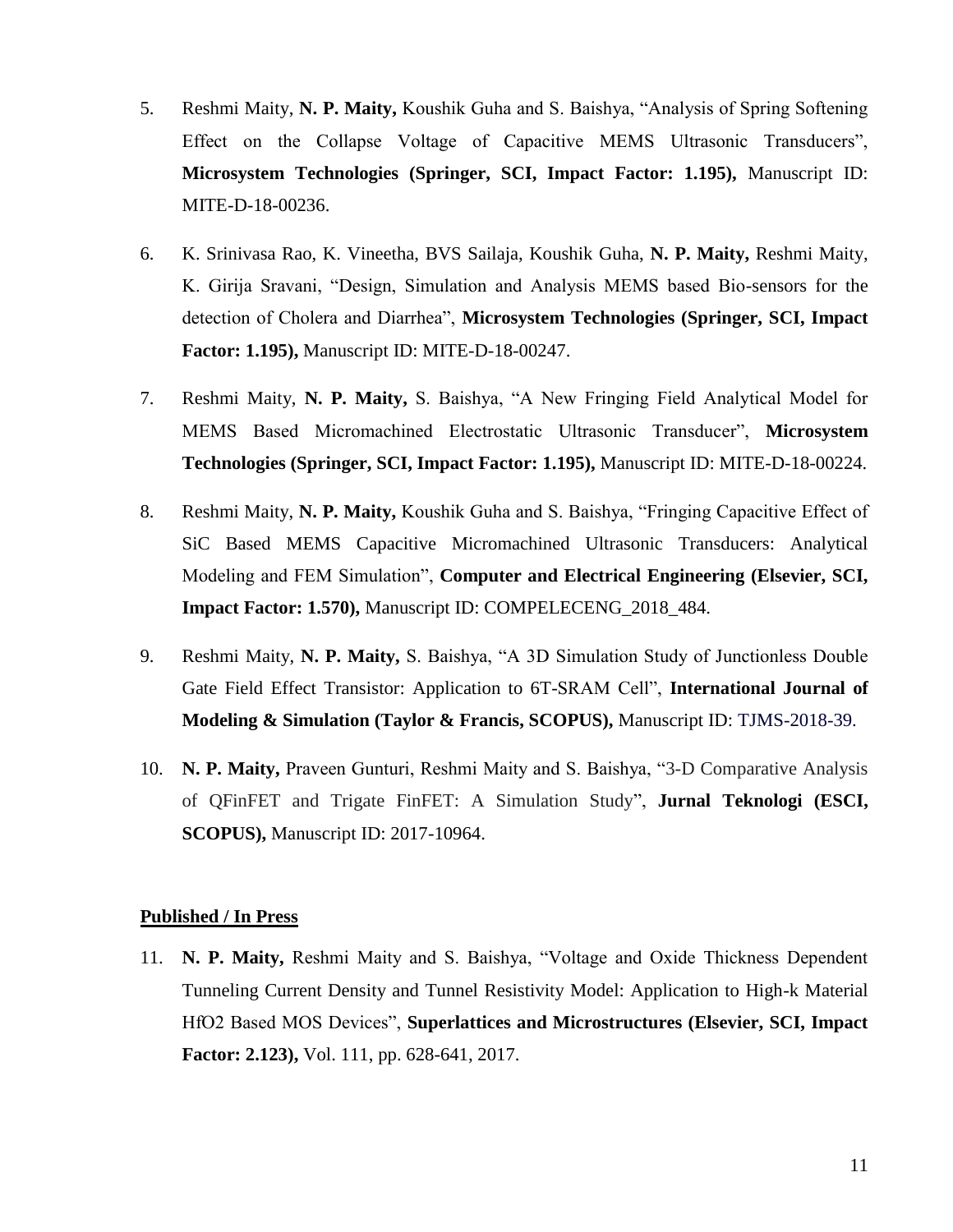- 12. **N. P. Maity,** Reshmi Maity and S. Baishya, "A Tunneling Current Model with Practical Barrier for Ultra Thin High-k Dielectric ZrO<sub>2</sub> Material Based MOS Devices", Silicon **(Springer, SCI, Impact Factor: 0.829),** DOI: 10.1007/s12633-017-9648-4, Online published on 27<sup>th</sup> December, 2017.
- 13. **N. P. Maity**, Reshmi Maity and S. Baishya, "The Influence of Image Force Effect on the Accuracy of Modeling of Tunneling Current for Ultra-Thin High-k Dielectric Material Ta2O5 Based MOS Devices", **Journal Material Today: Proceedings (Elsevier, SCOPUS),** in Press, 2018.
- 14. **N. P. Maity** and Reshmi Maity, "Modeling of Surface Potential of Cylindrical Surrounding Gate MOSFETs Including Fringing Field Effects", **Journal Material Today: Proceedings (Elsevier, SCOPUS),** in Press, 2018.
- 15. Reshmi Maity, **N. P. Maity,** K. Guha, S. Baishya, "Analysis of fringing capacitance effect on the performance of MEMS based micromachined ultrasonic air transducer", **IET Micro and Nano Letters (IET, SCI, Impact Factor: 0.723),** DOI: [10.1049/mnl.2017.0688,](http://dx.doi.org/10.1049/mnl.2017.0688) Online published in March 2018.
- 16. Subhajit Das, Reshmi Maity and **N. P. Maity,** "VLSI-Based Pipeline Architecture for Reversible Image Watermarking by Difference Expansion with High-Level Synthesis Approach", **Circuit, Systems, and Signal Processing (Springer, SCI, Impact Factor: 1.694)**, Vol. 37, Issue. 4, pp. 1575-1593, 2018.
- 17. **N. P. Maity,** Reshmi Maity and S. Baishya, "Influence of Image Force Effect on Tunneling Current Density for High-k Material ZrO<sub>2</sub> Ultra Thin Films Based MOS Devices", **Journal of Nanoelectronics and Optoelectronics (American Scientific Publishers, SCI, Impact Factor: 0.497),** Vol. 12, pp. 67-71, 2017
- 18. **N. P. Maity,** Reshmi Maity and S. Baishya, "Ultra Thin Body Partial Silicon-on-Insulator MOSFET with Suppressed Floating Body Effect: A Simulation Study", **Journal of Nanoelectronics and Optoelectronics (American Scientific Publishers, SCI, Impact Factor: 0.497),** Vol. 12, pp. 472-479, 2017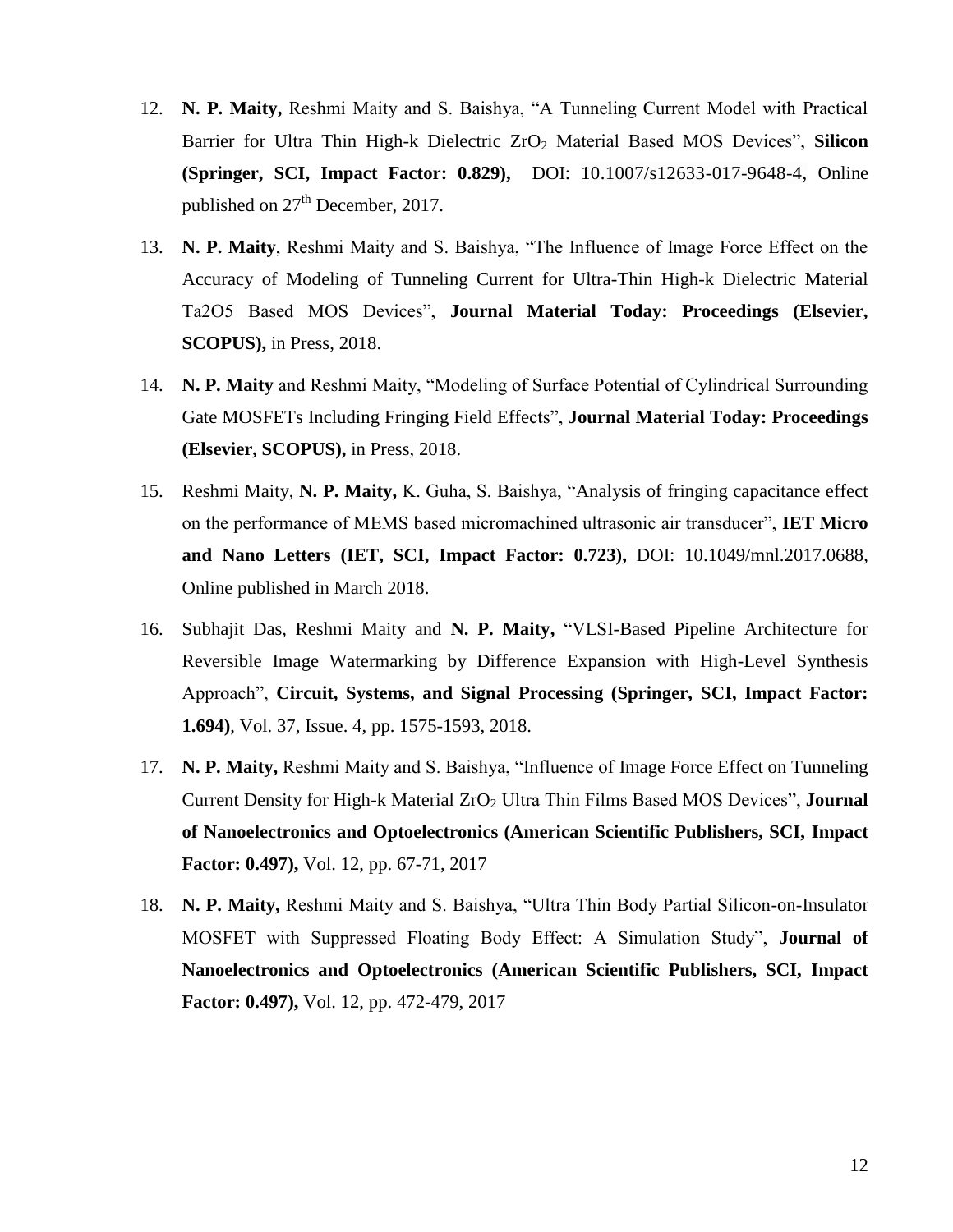- 19. K. Guha, N. M. Laskar, H. J. Gogoi, S. Chanda, K. L. Baishnab, K. Srinivasa Rao, **N. P. Maity,** "An improved analytical model for static pull-in voltage of a flexure MEMS switch," **Microsystem Technologies (Springer, SCI, Impact Factor: 1.195),** Online Published on  $27<sup>th</sup>$  April, 2018
- 20. Reshmi Maity, **N. P. Maity,** K. Srinivasa Rao, K. Guha, S. Baishya, "A New Compact Analytical Model of Nano-Electro-Mechanical-Systems Based Capacitive Micromachined Ultrasonic Transducers for Pulse Echo Imaging", **Journal of Computational Electronics (Springer, SCI, Impact Factor: 1.526), Online published on 1<sup>st</sup> May, 2018.**
- 21. Reshmi Maity, **N. P. Maity,** R. K. Thapa, and S. Baishya, **"**An Improved Analytical and Finite Element Method Model of Nanoelectromechanical System Based Micromachined Ultrasonic Transducers", **Microsystem Technologies (Springer, SCI, Impact Factor: 1.195),** Vol. 23, pp. 2163-2173, 2017
- 22. Reshmi Maity, **N. P. Maity,** and S. Baishya, **"**Circular Membrane Approximation Model with the Effect of the Finiteness of the Electrode's Diameter of MEMS Capacitive Micromachined Ultrasonic Transducers", **Microsystem Technologies (Springer, SCI, Impact Factor: 1.195),** Vol. 23, pp. 2163-2173, 2017
- 23. **N. P. Maity,** R. R. Thakkur, Reshmi Maity, R. K. Thapa and S. Baishya, "Analysis of Interface Trap Densities for  $A<sub>12</sub>O<sub>3</sub>$  Dielectric Material based Ultra Thin MOS Devices", **Applied Mechanics and Materials (Trans Tech Pub., Switzerland, SCOPUS),** Vol. 860, pp. 25-29, 2017
- 24. **N. P. Maity,** Reshmi Maity, R. K. Thapa and S. Baishya, "Modeling and Simulation of Tunneling Current Density for Ultra Thin MOS Devices", **Applied Mechanics and Materials (Trans Tech Pub., Switzerland, SCOPUS),** Vol. 860, pp. 30-34, 2017
- 25. Reshmi Maity, **N. P. Maity** and S. Baishya, "Silicon nitride based electro-mechanical model of capacitive micromachined ultrasonic transducers", **Far East Journal of Electronics and Communication (Pushpa Pub. House, SCOPUS)**, Vol. 17, pp. 749-760, 2017
- 26. Reshmi Maity, **N. P. Maity,** R. K. Thapa and S. Baishya, "Characterization of Nanoscale Ultrasonic Transducer Elements as Effective Acoustical Devices", **Applied Mechanics and Materials (Trans Tech Pub., Switzerland, SCOPUS),** Vol. 860, pp. 35-40, 2017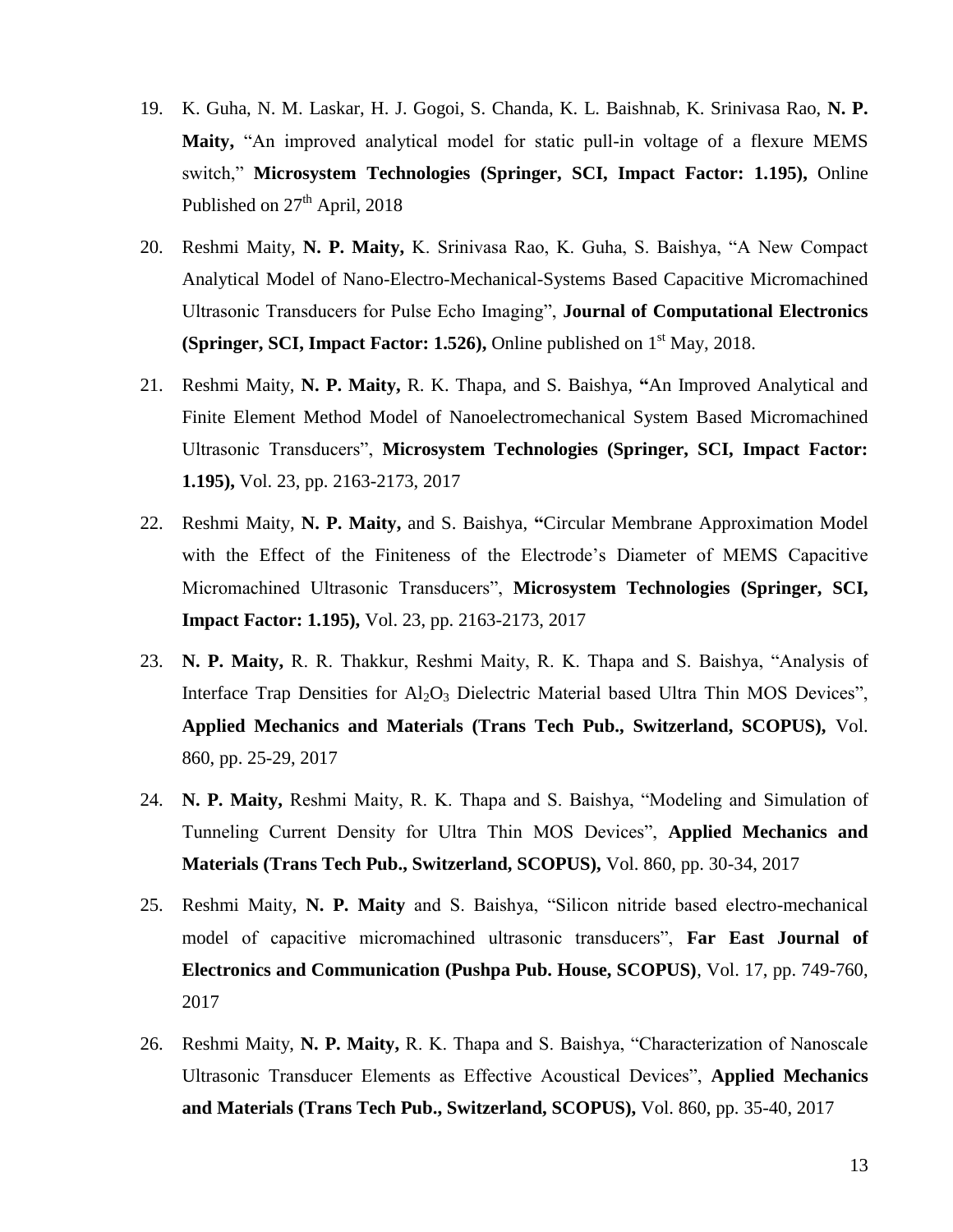- 27. Reshmi Maity, **N. P. Maity,** R. K. Thapa and S. Baishya, "Investigation of Silicon Nitride as an Excellent Membrane Material for MEMS Ultrasonic Transducers", **Applied Mechanics and Materials (Trans Tech Pub., Switzerland, SCOPUS),** Vol. 860, pp. 41- 50, 2017
- 28. **N. P. Maity,** Reshmi Maity, R. K. Thapa and S. Baishya, "A Tunneling Current Density model for Ultra Thin HfO<sup>2</sup> High-k Dielectric Material Based MOS Devices", **Superlattices and Microstructures (Elsevier, SCI, Impact Factor: 2.123),** Vol. 95, pp. 24-32, 2016
- 29. **N. P. Maity,** R. R. Thakkur, Reshmi Maity, R. K. Thapa and S. Baishya, "Analysis of Interface Charge Densities for High-k Dielectric Materials based Metal-Oxide-Semiconductor Devices", **International Journal of Nanoscience (World Scientific, ESCI, SCOPUS),** Vol. 15, No. 3, 1660011 1-6, 2016
- 30. R. Maity, Ajay Singh, A. Islam, **N. P. Maity,** R. K. Thapa and S. Baishya, "Lumped Electromechanical Modeling of Capacitive Micromachined Ultrasonic Transducers", **Materials Today Proceedings Journal (Elsevier, SCOPUS),** Vol. 3, pp. 2289-2294, 2016.
- 31. **N. P. Maity,** Reshmi Maity and S. Baishya, "Influence of Image Force Effect on Tunneling Current Density for High-k Material  $ZrO<sub>2</sub>$  Ultra Thin Films Based MOS Devices", **Materials Focus (American Scientific Publishers, ESCI),** Vol. 5, No. 4, pp. 275-280, 2016

#### **Book Chapters**

- 32. Reshmi Maity and **N. P. Maity**, "Three dimensional finite element method of capacitive micromachined ultrasonic transducer: A Simulation Study", **Edited Book: Computer Science and Engineering (Taylor & Francis)**, pp. 11-14, ISBN: 978-1-138-02983-5, 2016
- 33. Reshmi Maity, **N. P. Maity** and Swapnil Vaish "Modeling of MEMS based capacitive micromachined ultrasonic transducer array element at static voltage", **Edited Book: Computer Science and Engineering (Taylor & Francis)**, pp. 7-10, ISBN: 978-1-138- 02983-5, 2016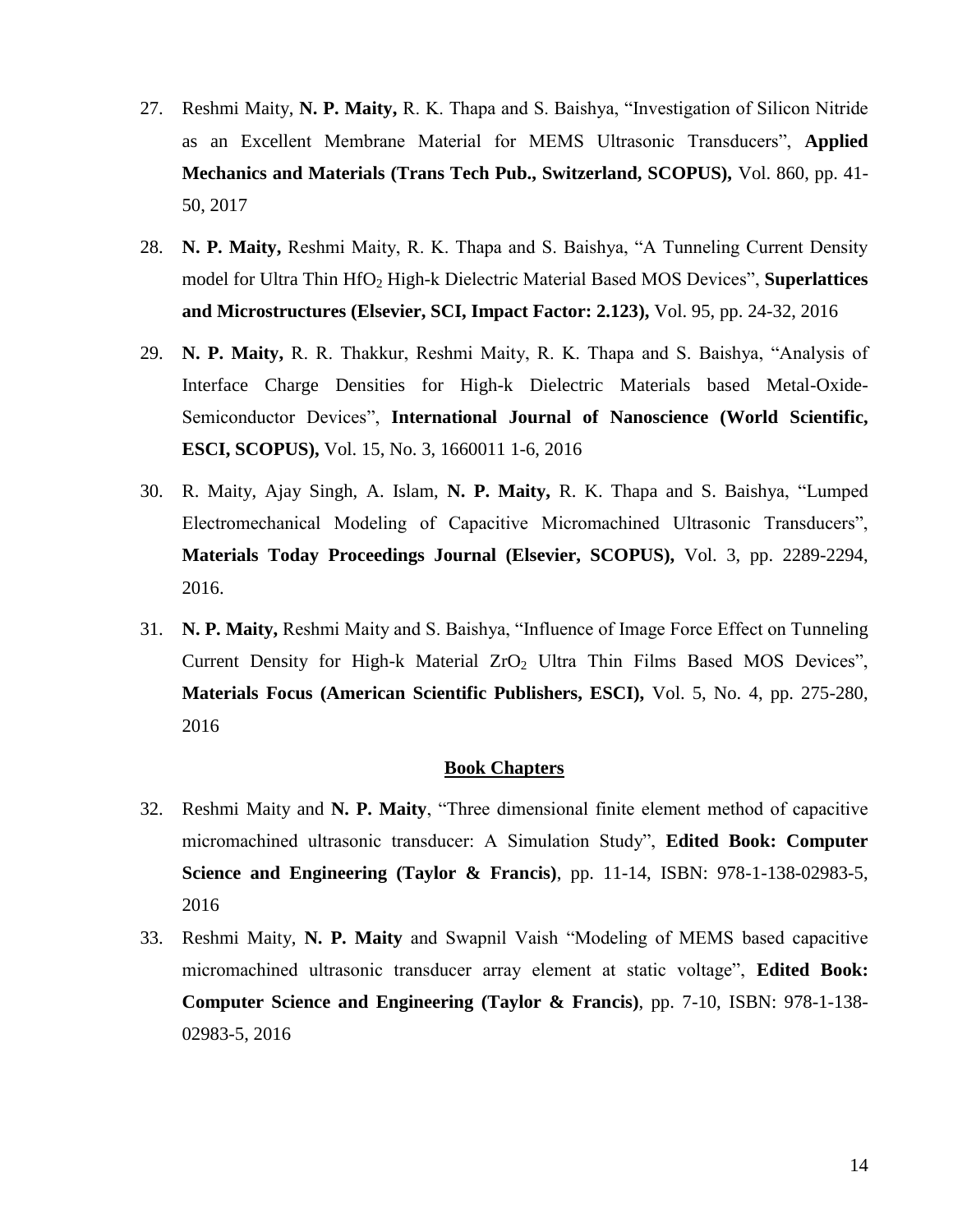#### **Conference Proceedings**

- 34. **N. P. Maity,** Reshmi Maity and S. Baishya, "Effect of Image Force on Tunneling Current for Extremely Thin Insulating Field using Zirconium Silicate", **Proc. of International Conference on Science, Engineering and Technology (ICSET),**  $2^{nd}$   $-3^{rd}$  April, 2018, Vellore, India.
- 35. **N. P. Maity,** Reshmi Maity and S. Baishya, "Interface Charge Density by Capacitance Method using Zirconium Silicate Based MOS Devices", **Proc. of International Conference on Science, Engineering and Technology (ICSET),**  $2^{nd}$  **-3<sup>rd</sup> April, 2018,** Vellore, India.
- 36. **N. P. Maity,** Reshmi Maity and S. Baishya, "Analysis of Interface Charge Density by Conductance Method using Very Thin High-*k* Material Tantalum Pentoxide Based MOS Devices", **Proc. of International Conference on Science, Engineering and Technology**   $(ICSET)$ ,  $2<sup>nd</sup> - 3<sup>rd</sup>$  April, 2018, Vellore, India.
- 37. A. Dixit, **N. P. Maity,** A. Dixit, Ankush, J. S. Rana, and Vijaya Kumar, "Investigation of Surface Potential for Double Gate Hetero Junction Tunnel FinFET: Application to high-*k* material HfO2", **IEEE Proc. of International Symposium on Devices, Circuits and Systems** (**ISDCS**),  $29^{\text{th}} - 31^{\text{st}}$  March, 2018.
- 38. **N. P. Maity**, Reshmi Maity and S. Baishya, "The Influence of Image Force Effect on the Accuracy of Modeling of Tunneling Current for Ultra-Thin High-k Dielectric Material Ta2O5 Based MOS Devices", **Proc. in 3 rd International Conference on Applied Physics and Materials Applications (ICAPMA),** Thailand, 2017.
- 39. **N. P. Maity** and Reshmi Maity, "Modeling of Surface Potential of Cylindrical Surrounding Gate MOSFETs Including Fringing Field Effects", **Proc. in 3 rd International Conference on Applied Physics and Materials Applications (ICAPMA),** Thailand, 2017.
- 40. Reshmi Maity, **N. P. Maity,** Koushik Guha and S. Baishya, "Analytical Modeling and FEM Simulation of Fringing Field Effect of 4H-SiC Based MEMS Capacitive Micromachined Ultrasonic Transducers", **6 th International Conference on Computing, Communication and Sensor Network (CCSN-2017), Kolkata, India, 30<sup>th</sup> -31<sup>st</sup> December,** 2017